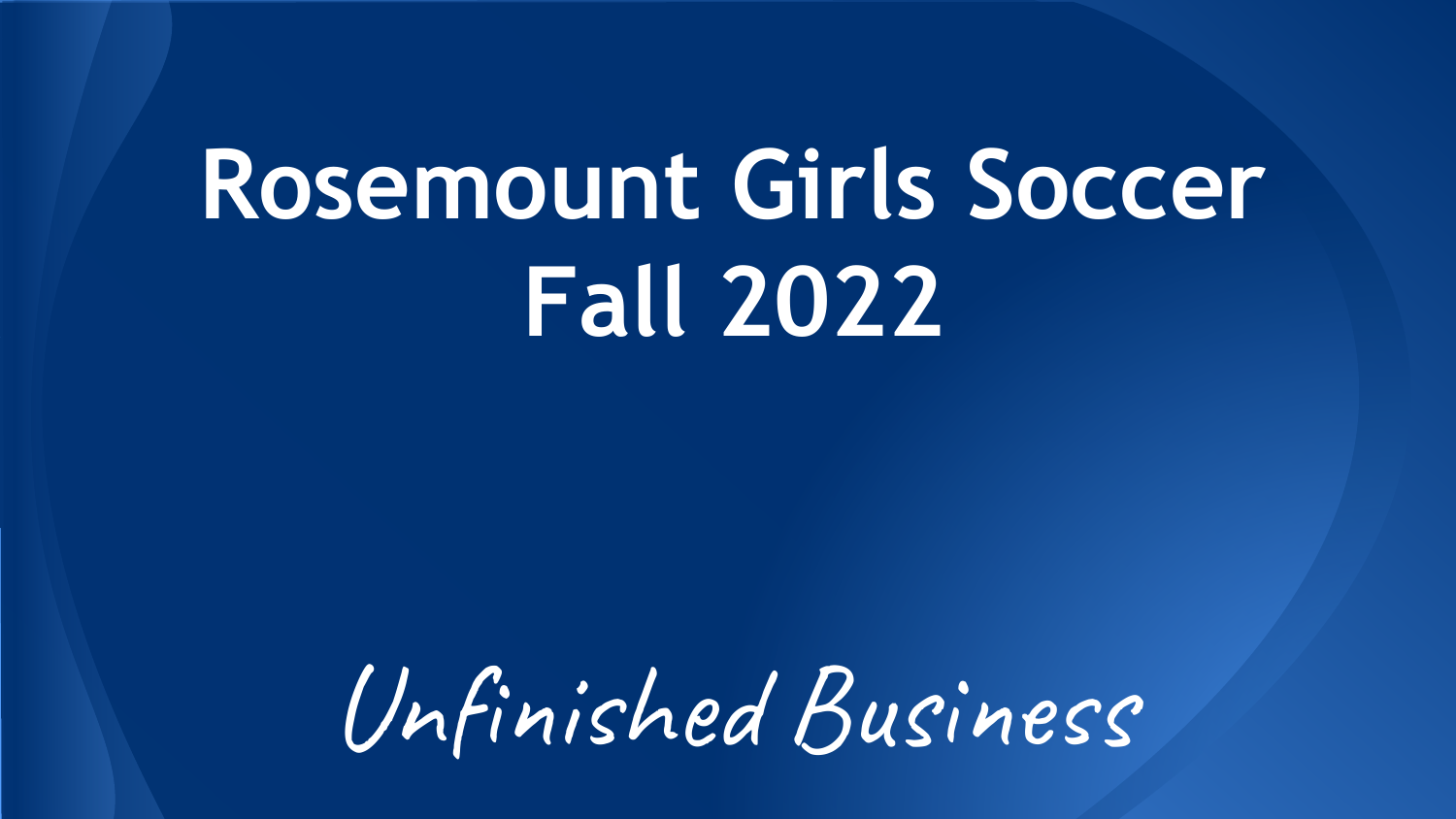## **Coaching Staff**

- Varsity Gretchen Stramel
- Assistant Varsity Hayley Lonnquist
- Junior Varsity Ann Marie Kline
- Sophomore Heidi Hilliard
- Freshman A Jenelle Milleson

**2022 Captains** Ava Grate, Jordan Hecht, Taylor Heimerl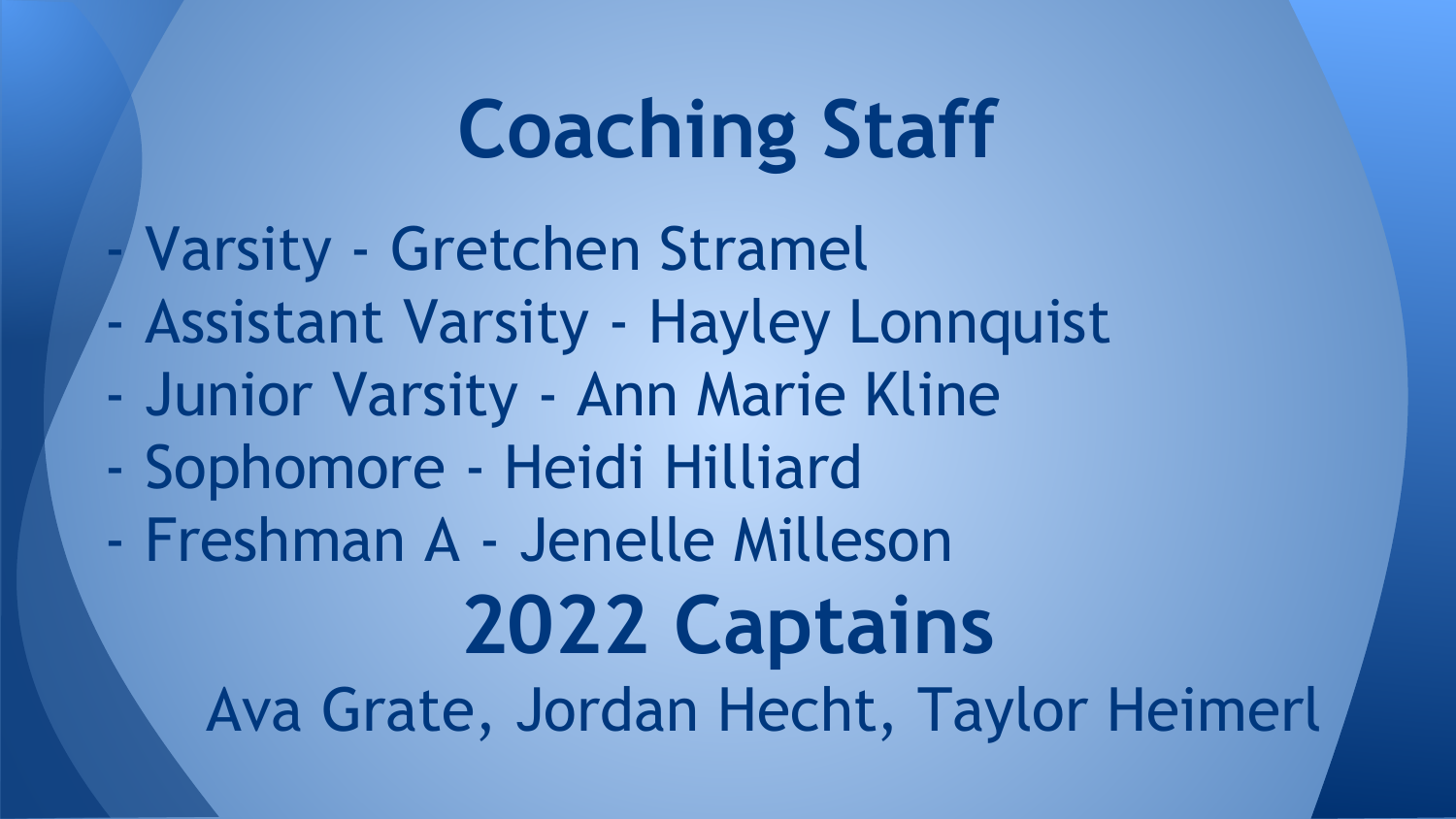#### **Introductions**

**Booster Club** President: Kietra Grate Vice President: Stefanie Kelly Secretary: Rachel Stucke Treasurer: Tracey Thurman

Booster Club meets the 1st Wednesday of each month via Zoom. All parents are welcome and encouraged to attend. Without volunteers, a successful program is not possible.

\*NEXT MEETING 6:30 pm, Wednesday 6/1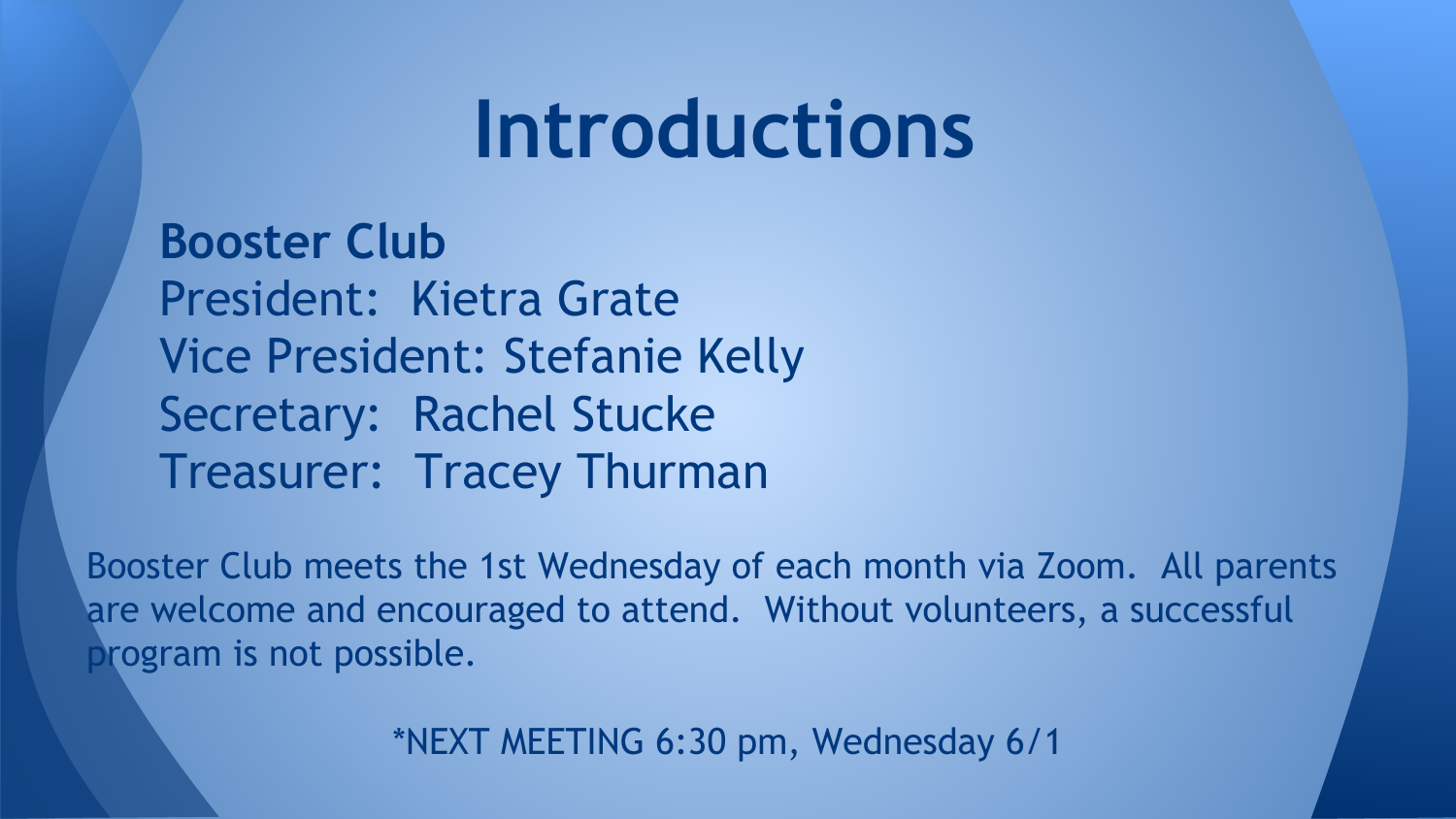#### ALL Player Apparel is OPTIONAL



Player: Sweatshirt \$70 Sweatpants \$60

Apparel Link: Will be emailed out this weekend via MailChimp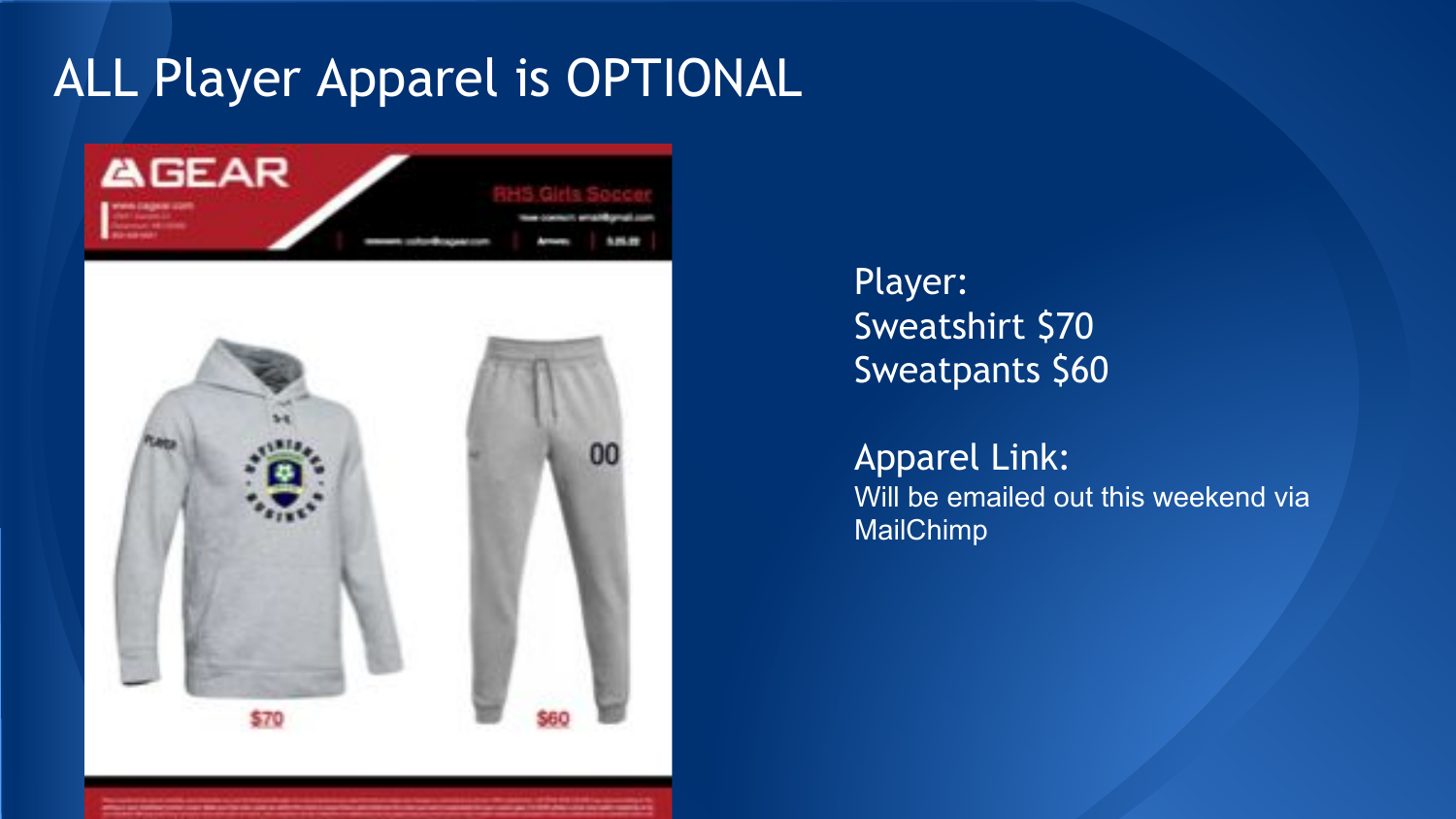## **Program Objectives**

Develop our student athletes with the confidence, pride, integrity, discipline, responsibility and leadership that will help them to become not only better players, but also better people.

Respectful and open communication with players and parents.

Program pride, team spirit and competitive success at all levels.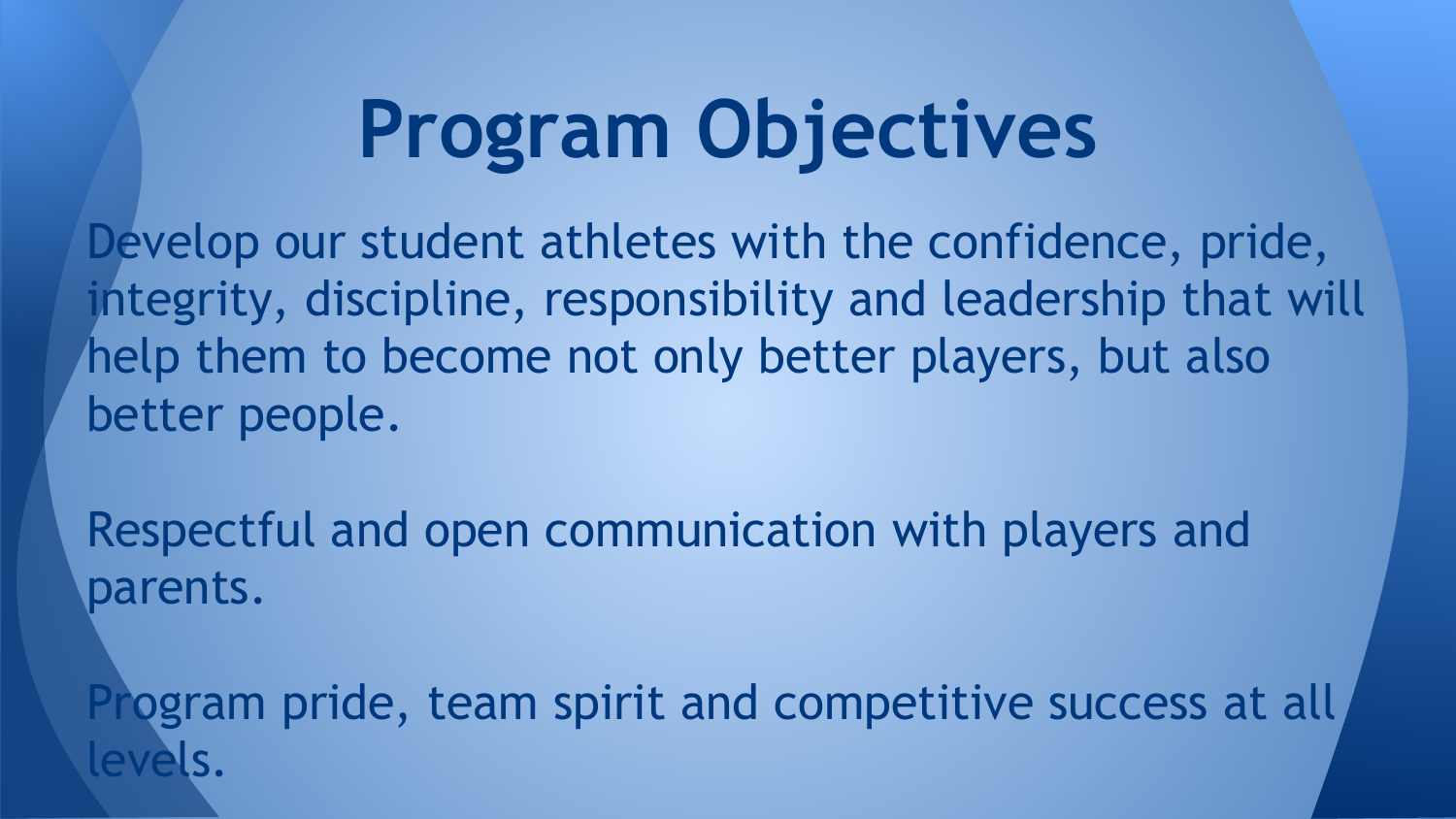### **Focus & Goals**

Enter the season in excellent physical shape.

Build and maintain strong team chemistry.

Focused and intense practices.

Player commitment to all practices, games and team activities.

Competitive success at all levels.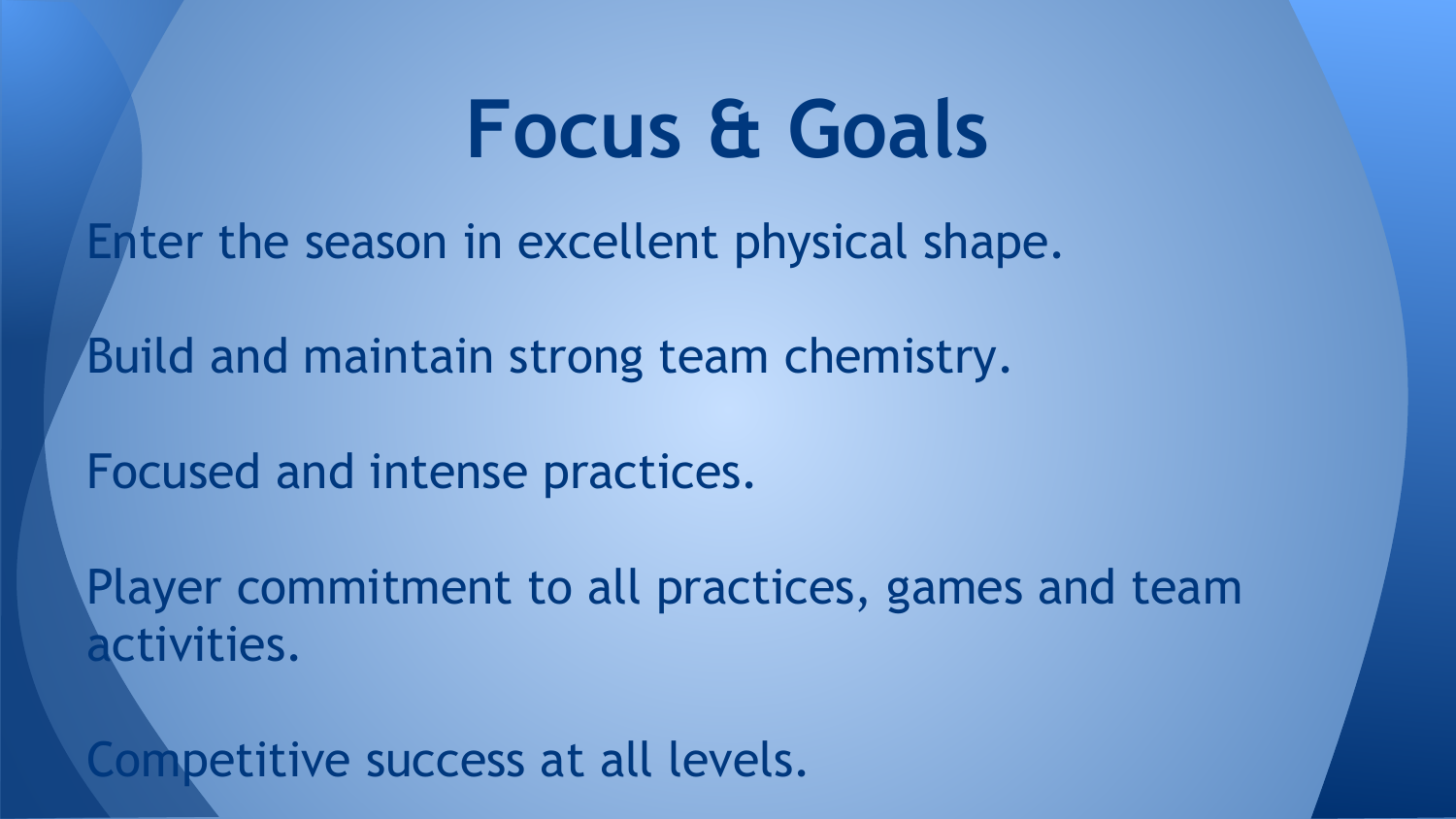**Summer Conditioning**

CrossFit Templar, Apple Valley

RHS Girls Soccer Summer Training: speed, agility, strength and team building

Tuesday and Thursday 8:00AM-9:25AM June 13th- July 28th https://crossfittemplarkids.com/rhs-girls-soccer-summer-training/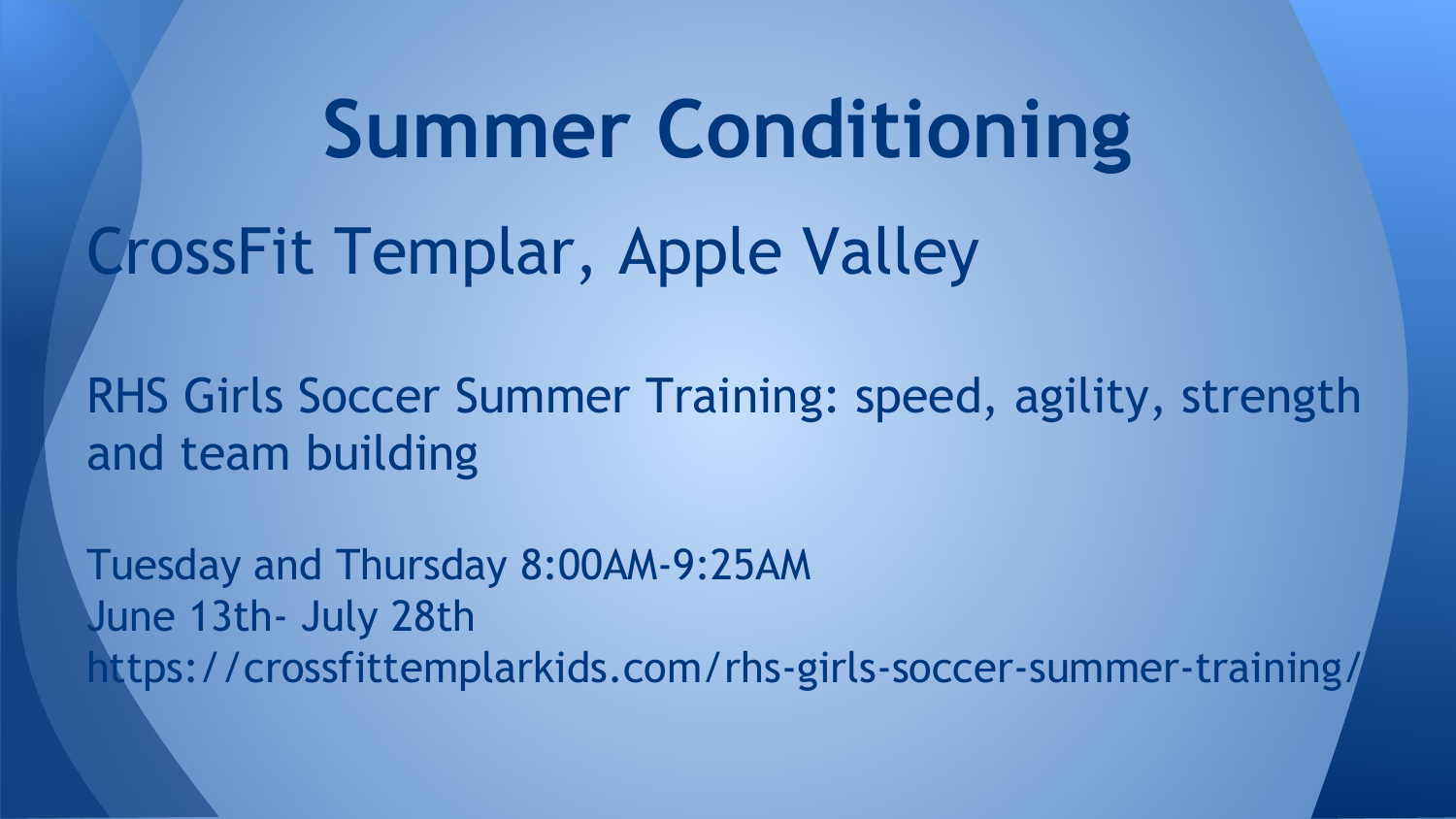## **2022 Pre-Tryouts Camp**

#### Rosemount High School Girls Soccer Tryout Prep

Tryout preparation for the 2022 season begins here! Join the Rosemount High School Girls Soccer coaching staff for 4 days of tactical and technical training and fitness. Players will have the opportunity to play in small sided games and become familiar with 2022 tryout drills as well as build chemistry with their fall teammates and coaches.

#### REGISTRATION: <https://tce.me/hXeFUl>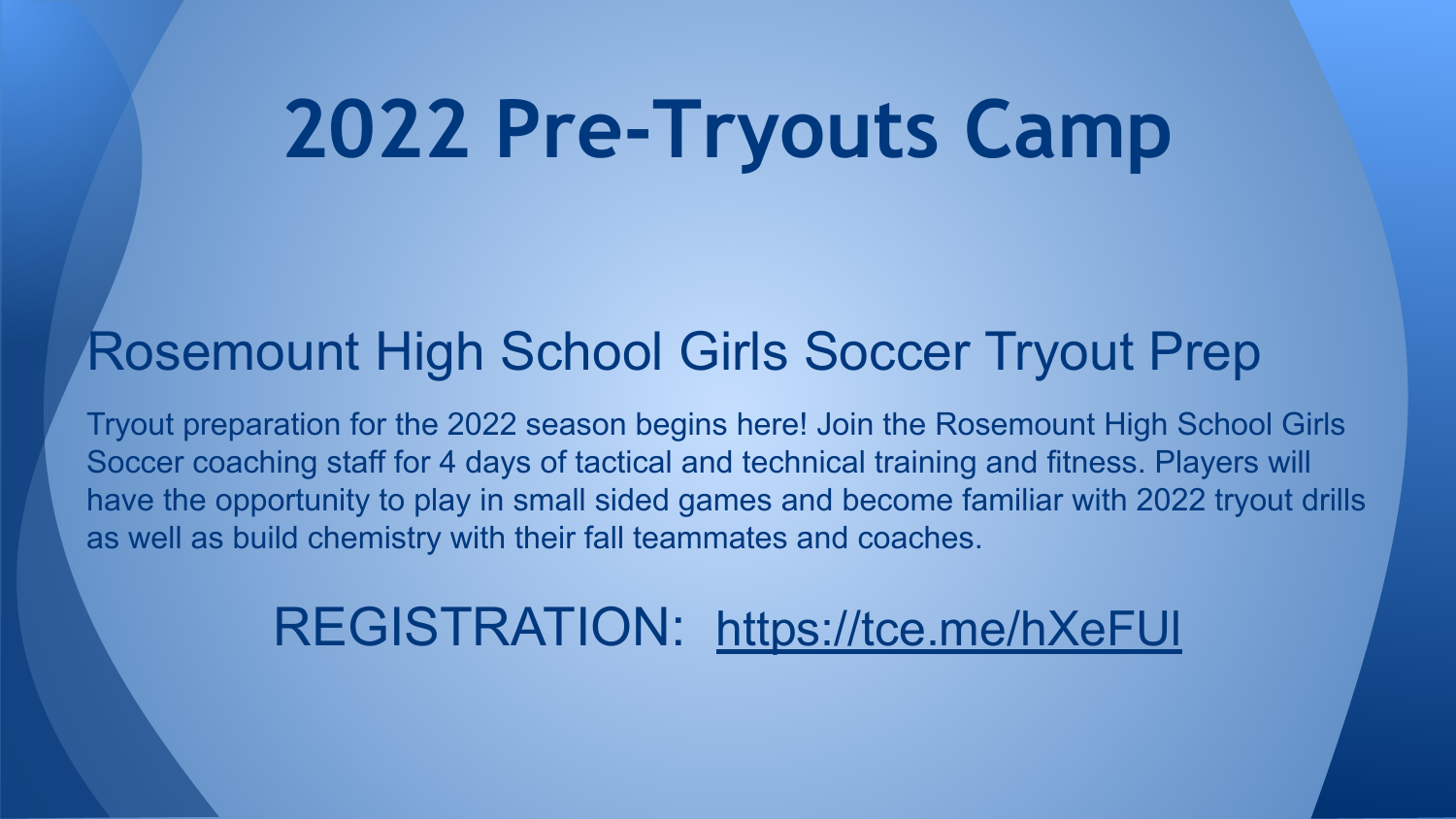#### **Save the Dates**

**Leprechaun Days Parade (optional)** Saturday, July 30th 2021 11:00AM

**Captains Practices (optional)** August 2nd, 4th, 9th and 11th Exact time TBD will be held in the EVENING

**2022 Tryouts (required)** Players should be prepared to be available for tryouts: Monday 8/15 - Friday 8/19 8:30AM-12:00PM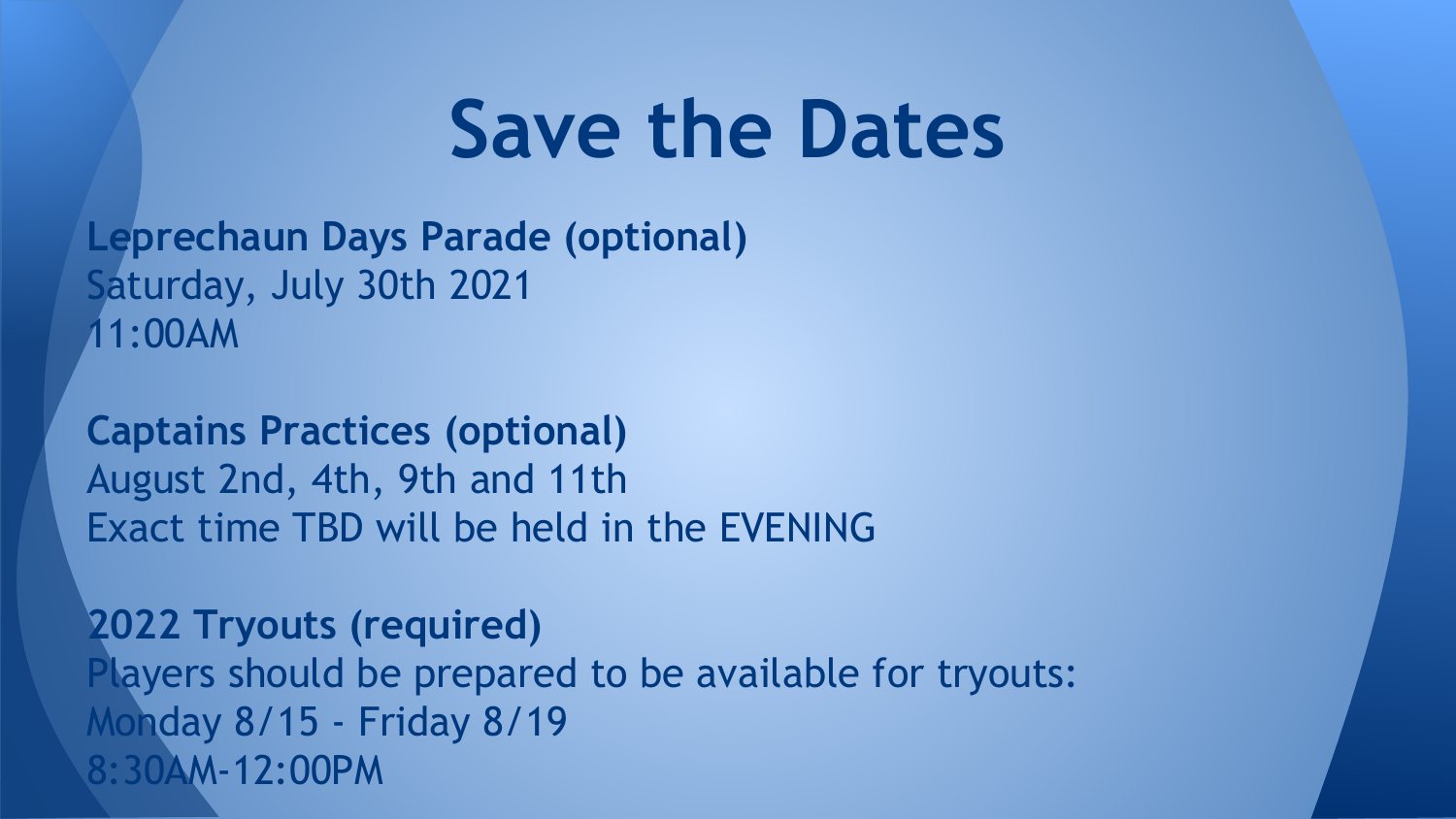### **Tryouts/Team Selection**

**The following criteria will be used to determine teams:** Skill Level Understanding of the Game **Fitness** Determination and Attitude Interaction with Teammates and Coaches Physical and Mental Toughness Position Needs (specifically Varsity) *We DO NOT take into consideration summer activities or play.*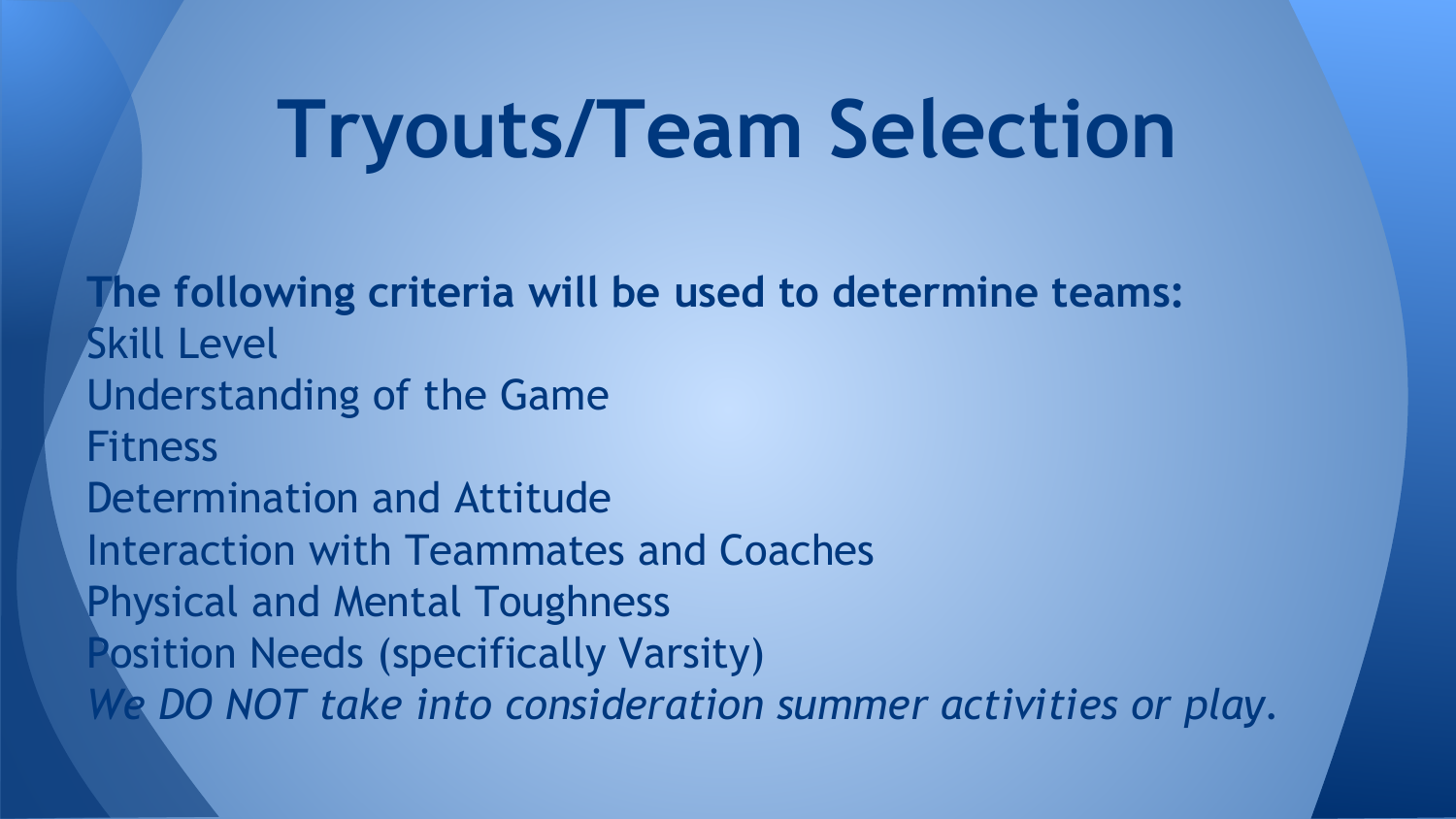#### **Team Selection**

Teams: Varsity - Any Grade JV - Any Grade Sophomore - Sophomore & Freshman Freshman A/B - Freshman Only

Cuts at ANY age level ARE possible and a reality with the growth and improved talent levels in our program.

Movement within the program is possible, but should not be expected.

All teams will be announced no later than 8/20/2022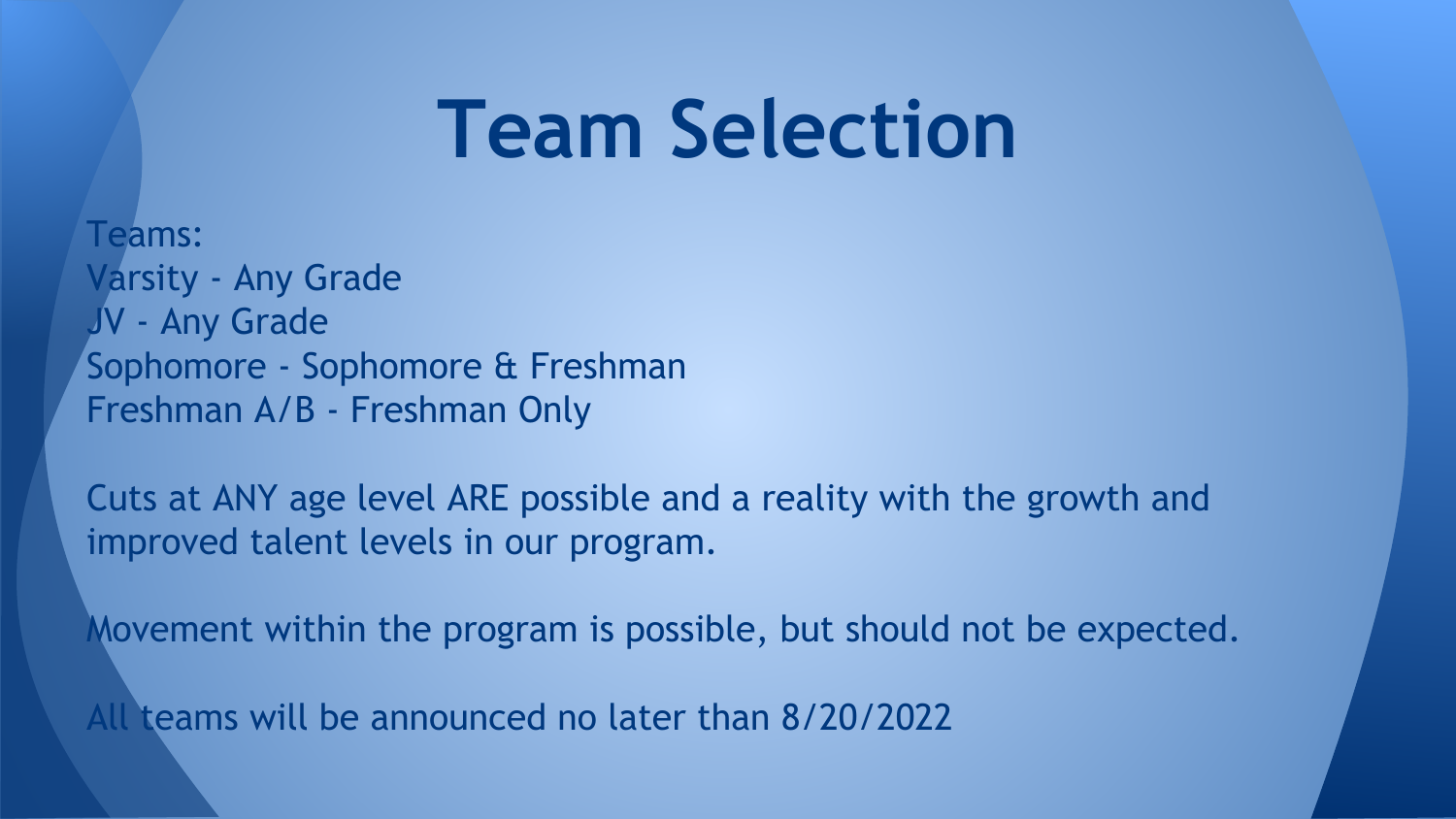#### **2022 Season**

Schedules are tentatively set….

#### Current Schedule:

https://www.southsuburbanconference.org/public/genie/184/school/10/

*\* Schedules are still being finalized*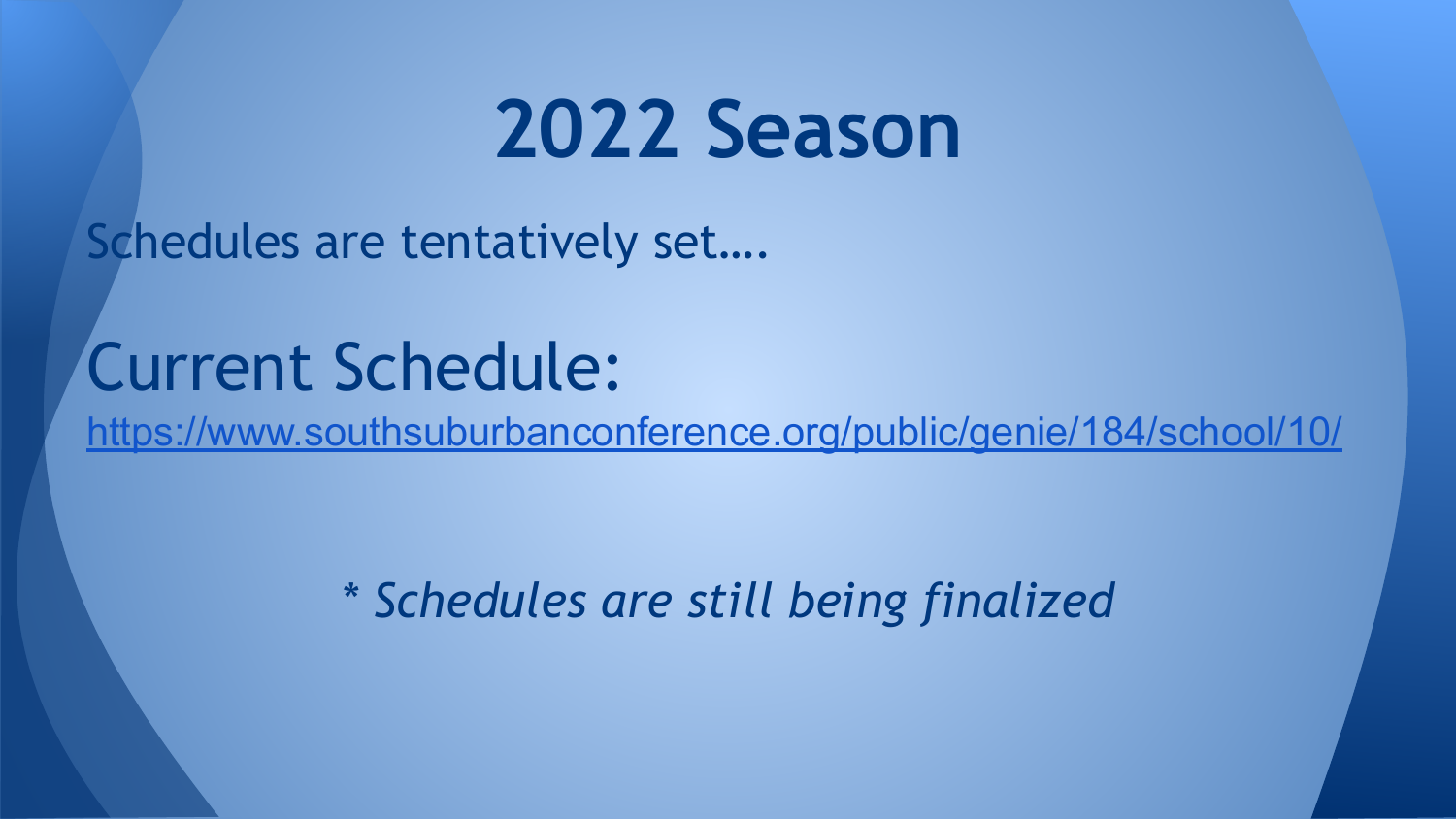## **Player Expectations**

Follow MSHSL and specific team rules at ALL times.

Communication: With your teammates and coaches should be appropriately timed and respectful

Attendance: Players must be punctual, prepared and at all team functions unless absence has been previously approved by coach

Academics: Maintain academic eligibility

ZERO tolerance for negative use of social media outlets.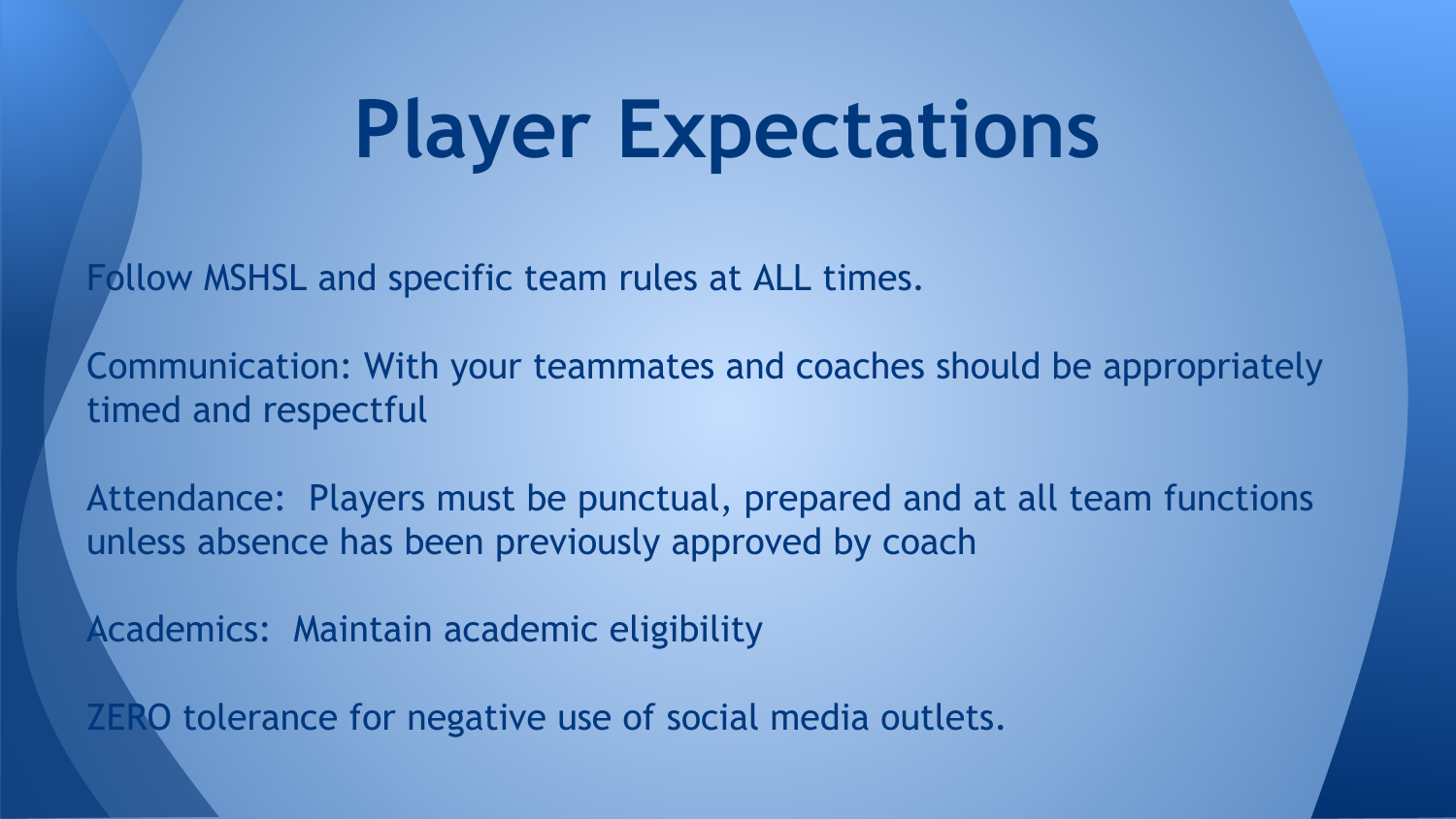### **Parent Expectations**

Support your daughter, her team and coaches ... VOLUNTEER!

Parent concerns should be discussed and resolved face to face with the coach AND the athlete present at a pre scheduled time and location.

Do not talk to coaches about playing time, position, strategy or other players.

Have realistic expectations of your daughter and set a positive example for them.

RESPECT - Coaches, Players, Officials, Other Parents/Players - NO EXCEPTION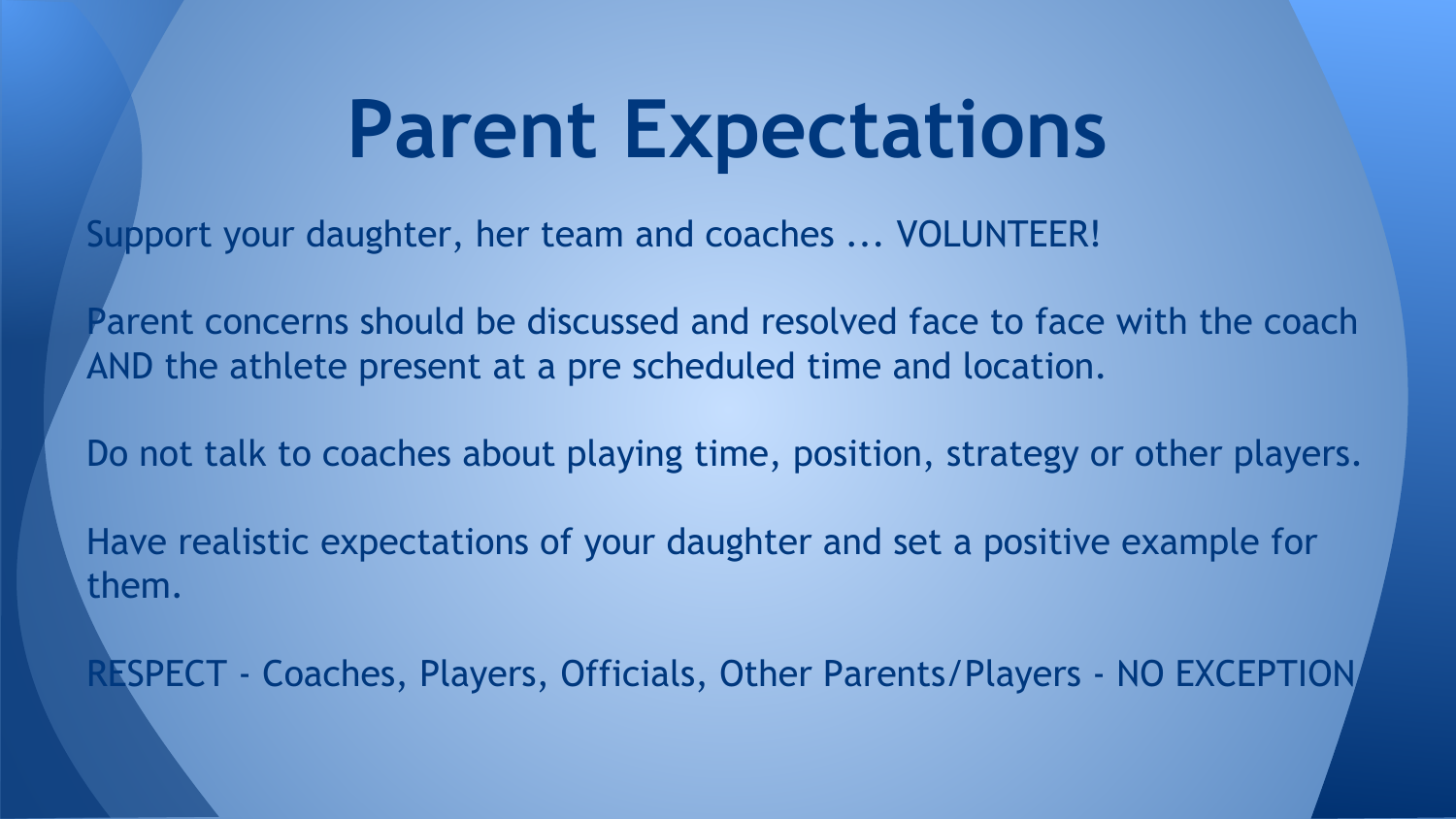## **Player & Volunteer Fee's**

Mandatory \$100 Uniform Player Fee (due during uniform handout) includes 2 pair of game socks, 2 tryout T-shirts & program T-shirt Lan be paid via VENMO @Irish-Girls-Soccer What's it for?" PLAYERS NAME & TEAM

Volunteer Check \$150 Check will NOT be cashed if player fulfills required wreath sales and family fulfills 2 required volunteer sessions/sponsors.

> *Checks will be accepted for both payments "RHS Girls Soccer Booster Club"*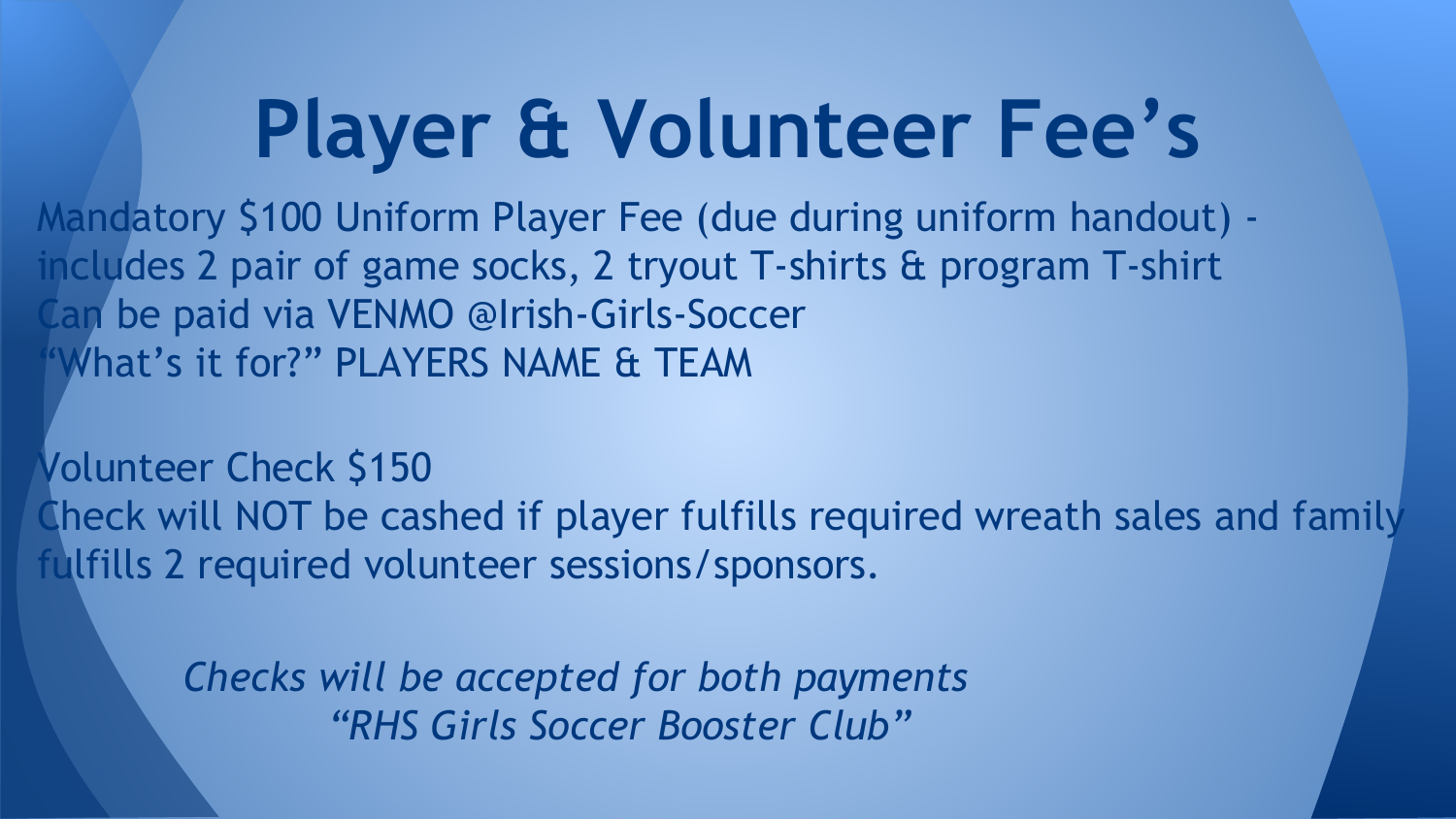### **Player Community/Volunteer**

RAAA Soccer net set up. Interested in helping with a youth team contact gretchen@crossfittemplar.com

Wreath Sales: All players will be required to participate or pay a buy-out fee. All order this year will be completed and paid for online.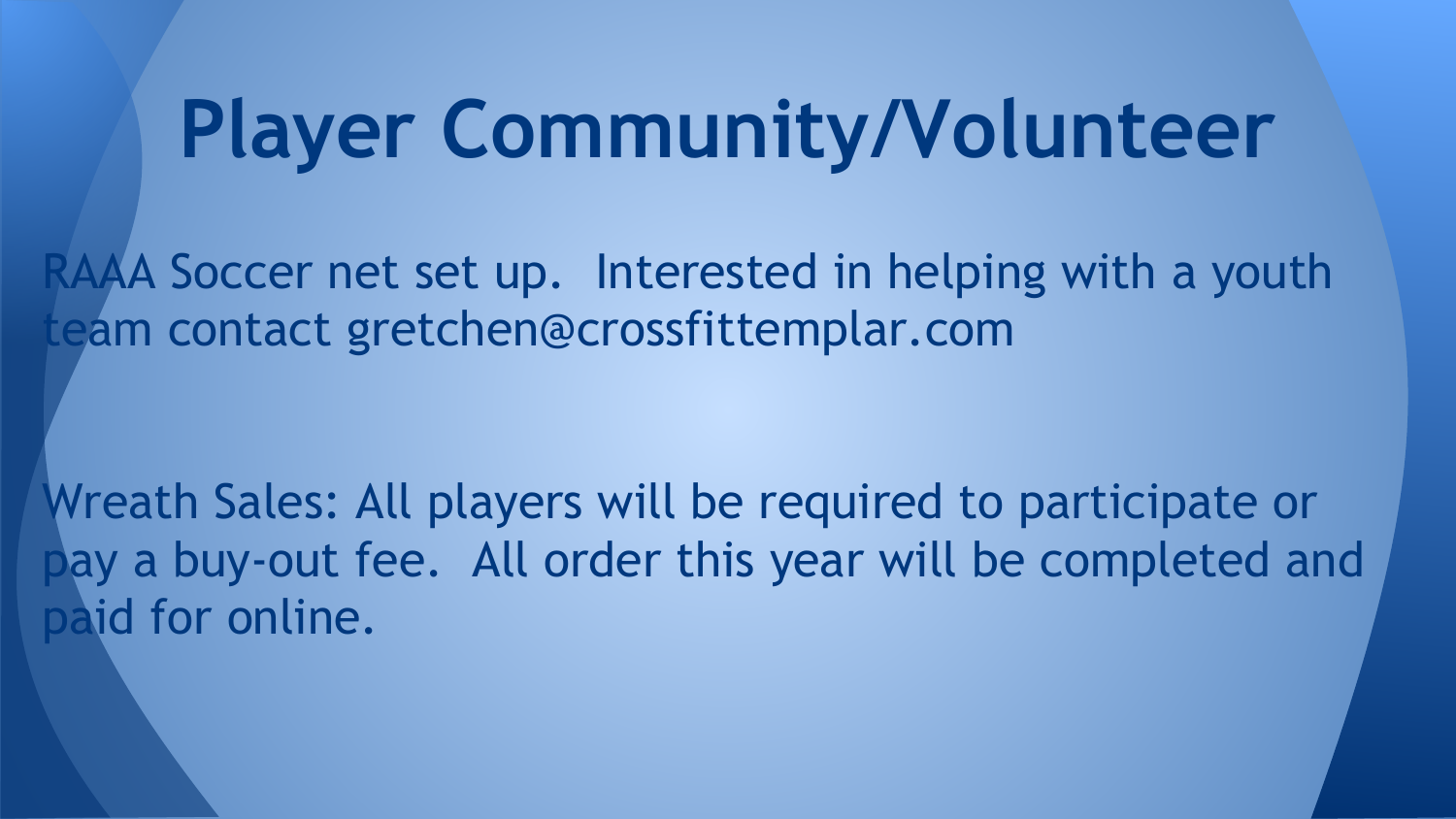## **Wreath Sale Fundraiser**

#### **Gertens Wreath Fundraiser:**

Wreath Sales are the largest fundraiser of the year. Gertens gives us 30% of all sales. Last year we raised over \$9,000 for the program. Orders and payments are placed online during the soccer season, and then it is usually the weekend prior to Thanksgiving for pick-up. Customers indicate a player name at checkout on the Gertens RHS Soccer website page, and this allows players to receive credit. Each player is asked to participate in one of the following ways:

- **SELL** at least 10 items.
- **DONATE** \$150 which is the equivalent to the proceeds of selling 10 items.
- **COMBINE** selling/donating. So for every item sold, take \$15 off the amount of your donation.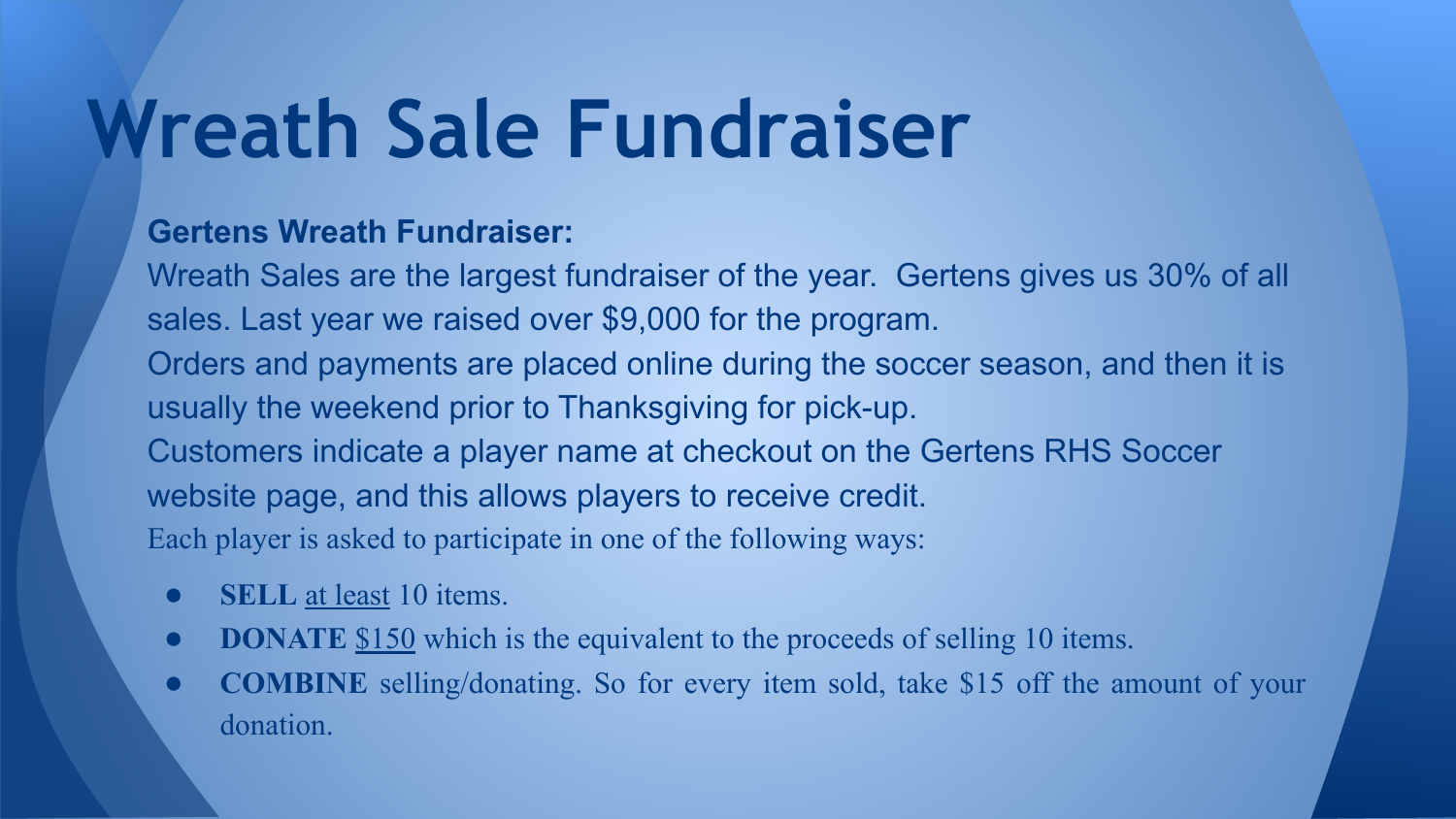#### 2022

2021 - SOUTH SUBURBAN **CONFERENCE CHAMPIONS! SECTION 3AAA CHAMPIONS FINISHED 4th IN STATE** 

# **SECTION 3AAA**

Thank you to our 2021 sponsors for your support this past season! We look forward to your continued sponsorship.



**Rosemount High School Girls Soccer Coach: Gretchen Stramel** 3335 142nd St. W., Rosemount, MN 55068

Alumni - Sponsorship Available **Contact Gretchen** 

#### **Rosemount High School Girls Soccer Sponsorship**

We invite you to support the ROSEMOUNT **Rosemount High School Girls Soccer** program through sponsorship at one of the following levels:

#### Titanium Level (minimum of \$1000+) offers:

. Full page ad in the soccer program - FULL COLOR . Name and link to your business on the RHS Girls Soccer website .2 - Social media game day posts. (Facebook, Instagram & Twitter) · Business thanked at halftime of all home games • The option to provide giveaways on Homecoming/Community night . Complimentary varsity RHS Girls Soccer poster for your business

#### Platinum Level (minimum of \$500) offers: . Half page ad in the soccer program - FULL COLOR . Name and link to your business on the RHS Girls Soccer website

·1 - Social media game day post, (Facebook, Instagram & Twitter) · Business thanked at halftime of all home games • The option to provide giveaways on Homecoming/Community night . Complimentary varsity RHS Girls Soccer poster for your business

#### **Gold Level (\$250-\$499) offers:**

. Quarter page ad in the soccer program - FULL COLOR . Name and link to your business on the RHS Girls Soccer website · Business thanked at halftime of all home games · The option to provide giveaways on Homecoming/Community night . Complimentary varsity RHS Girls Soccer poster for your business

#### Silver Level (\$100-\$249) offers:

. Business card size ad in the soccer program - FULL COLOR . Name and link to your business on the RHS Girls Soccer website · Business thanked at halftime of all home game

#### Blue Level (\$50-\$99) offers:

· Business card size ad in the soccer program . Name and link to your business on the RHS Girls Soccer website

Sponsorships help support the operating budget of RHS Girls' Soccer in many ways. Examples are equipment and uniforms, away game travel costs, team-building activities, and association dues. Thank you for your generous contribution!

Complete the information below and send with a check payable to: RHS Girls Soccer

To confirm sponsorship, contact Brian Henderson at 612-245-1695 or email - brianh@henderson-design.com

Sponsorship checks to: Tracey Thurman - 16627 Farrago Trail, Farmington, MN 55024 **Business Name:** Contact Person: The Contact Person: Email: Phone: The Contract of the Contract of the Contract of the Contract of the Contract of the Contract of the Contract of the Contract of the Contract of the Contract of the Contract of the Contract of the Contract of the Con



@Irish-Girls-Socce

You can find sponsorship PDF on Irishgirlssoccer.com homepage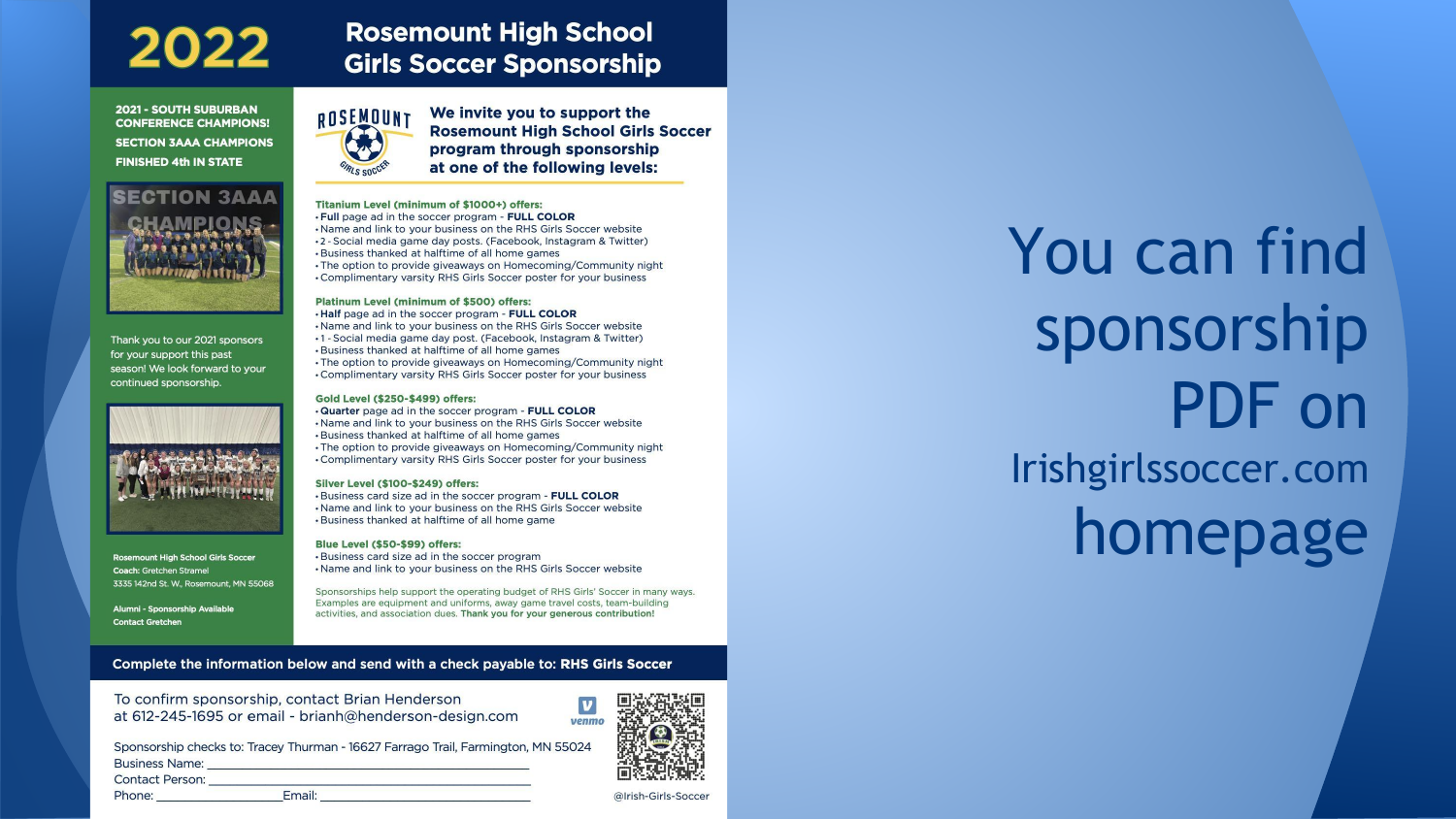### **Sign-up Genius Volunteer**

As volunteer hours/events become available they will be added to this Sign-up Genius.

https://www.signupgenius.com/go/10c0d4 baaa728aafd0-rhsgirls1